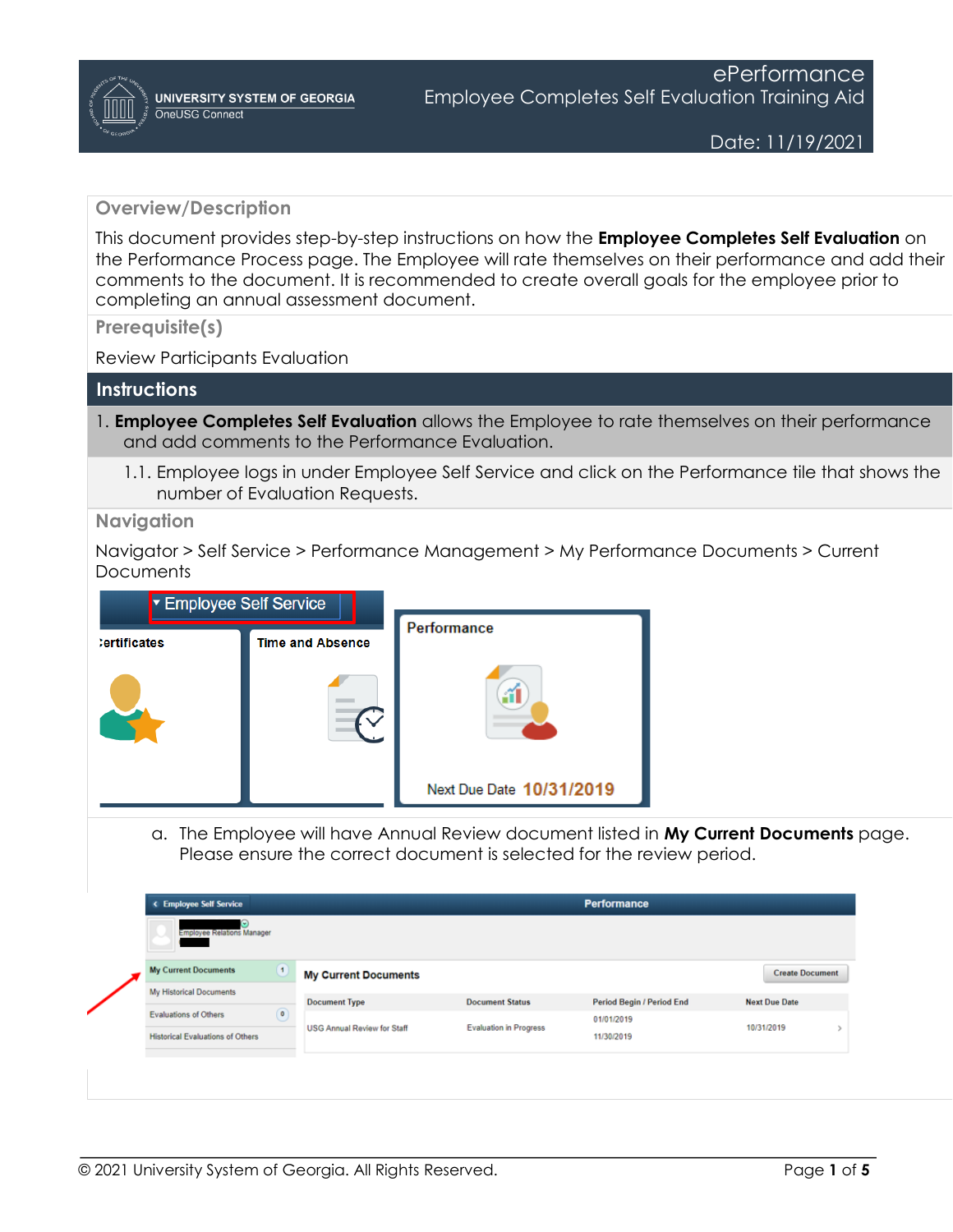b. The Employee will complete the **Self-Evaluation** by clicking on each tab and rating themselves accordingly.

| R.<br>< Performance                                                                                                                                              |                 | <b>Performance Process</b>                                                                                                                                                                                                                                                                                                                                                                   | ⇧ | $\alpha$ | <b>Ay</b>   | $\oslash$<br>÷                        |
|------------------------------------------------------------------------------------------------------------------------------------------------------------------|-----------------|----------------------------------------------------------------------------------------------------------------------------------------------------------------------------------------------------------------------------------------------------------------------------------------------------------------------------------------------------------------------------------------------|---|----------|-------------|---------------------------------------|
| <b>Performance Process</b><br><b>Steps and Tasks</b>                                                                                                             | 0<<br>$C = 0 -$ | <b>USG Annual Review for Leaders</b><br>Self-Evaluation - Update and Complete                                                                                                                                                                                                                                                                                                                |   |          | <b>Save</b> | Complete<br><b>A</b> Print   □ Notify |
| <b>Cynthia Burton</b><br><b>USG Annual Review for Leaders</b><br>06/01/2021 12/31/2021<br>O O Define Criteria<br>Due Date 11/16/2021<br>C Checkpoint 1 - Skipped | Overview        | <b>Cynthia Burton</b><br>Job Title Manager, Benefits<br>Manager Amy Phillips<br>Document Type USG Annual Review for Leaders<br>Period 06/01/2021 - 12/31/2021<br>Document ID 7599<br>Template Annual Review for Leaders<br><b>Status</b> Evaluation in Progress<br>Due Date 12/01/2021<br>$\overline{\phantom{a}}$ Employee Data                                                             |   |          |             |                                       |
| Due Date 12/01/2021<br>● Finalize Criteria<br>Due Date 12/01/2021<br>Complete Self Evaluation<br>Due Date 12/01/2021<br>• Update and Complete                    |                 | Employee ID 0319590<br>Department 1060416<br><b>HRS-Human Resources</b><br>Kennesaw State University<br>Location 430<br>Enter your ratings and comments for each applicable section and save. When you have finished updating your evaluation select the complete button to save<br>your changes and send this document to your manager for review.<br><b>Religion</b> Calculate All Ratings |   |          |             |                                       |
| $\bullet$ o<br><b>Review Manager Evaluation</b><br>Due Date<br>12/01/2021                                                                                        |                 | <b>Job Duties</b><br>Performance Factors<br><b>USG Core Values</b><br><b>Overall Summary</b><br>Goals<br>$\blacktriangledown$ Section 1 - Goals<br><b>Attachments</b>                                                                                                                                                                                                                        |   |          |             |                                       |
|                                                                                                                                                                  |                 | No Attachments have been added to this document<br>E.<br><b>Add Attachment</b>                                                                                                                                                                                                                                                                                                               |   |          |             |                                       |
|                                                                                                                                                                  |                 | ▼ Audit History<br><b>Created By Amy Phillips</b><br>11/22/2021 7:25:17AM<br>Last Modified By Amy Phillips<br>11/22/2021 8:19:53AM                                                                                                                                                                                                                                                           |   |          |             |                                       |

c. The option to submit attachments is available along with choosing the attachment audience (i.e. Employee Only or Employee and Manager).

| Performance Process                                                                                                      | 0.14<br><b>USG Annual Review for Staff</b>       |                                                                                                                                                              |                                                  |                                                                                       |             |   |
|--------------------------------------------------------------------------------------------------------------------------|--------------------------------------------------|--------------------------------------------------------------------------------------------------------------------------------------------------------------|--------------------------------------------------|---------------------------------------------------------------------------------------|-------------|---|
| Steps and Tasks                                                                                                          | $0 - 0 +$                                        | Self-Evaluation - Update and Complete.                                                                                                                       |                                                  |                                                                                       |             |   |
| USG Annual Review for Staff<br>01/01/2019 11/30/2019<br><b>O</b> Define Criteria<br>Due Date 09/01/2019                  | Overview.                                        | Job Title Employee Relations Manager<br>Document Type: USG Annual Review for Staff<br>Template ICSU Annual Review for Staff<br>Status Evaluation in Progress |                                                  | Martager<br>Period 01/01/2019 - 11/30/2019<br>Document ID 1219<br>Due Date 10/31/2019 |             |   |
| · O Checkpoint 1<br>Due Date 15/01/2019                                                                                  | = Employee Data                                  |                                                                                                                                                              |                                                  |                                                                                       |             |   |
| <sup>*</sup> O Finalize Coleria<br>Due Date 10/21/2018<br><sup>*</sup> O Complete Self Evaluation<br>Ove Date #5/31/2019 |                                                  | Employee ID<br>_<br>Department 1060416<br>Location 430<br>Rating History.                                                                                    | HRS-Human Resources<br>Kennesaw State University |                                                                                       |             |   |
| C Update and Complete                                                                                                    | <b>TI Calculate All Ratings</b>                  |                                                                                                                                                              |                                                  |                                                                                       |             |   |
| . O Review Manager Evaluation<br>Due Date 15/31/2019                                                                     | Goals Performance Factors<br>* Section 1 - Goals | USG Core Values                                                                                                                                              | Institutional Values<br>Overall Summary          |                                                                                       |             |   |
|                                                                                                                          | <b>Attachments</b>                               |                                                                                                                                                              |                                                  |                                                                                       |             |   |
|                                                                                                                          | Film Name                                        | Description                                                                                                                                                  | <b>Attachment Audience</b>                       | Laut Update Date/Time                                                                 | Uploaded By |   |
|                                                                                                                          | ADMIN FAM 1.jpg                                  | ADMIN FAM PIC                                                                                                                                                |                                                  | 05/07/2019 11:45:06AM<br>$\overline{\phantom{a}}$                                     |             | ñ |
|                                                                                                                          | Œ.<br>Add Attachment                             |                                                                                                                                                              | Employee Only<br>Employee and Manager            |                                                                                       |             |   |
|                                                                                                                          | * Audit History                                  |                                                                                                                                                              |                                                  |                                                                                       |             |   |
|                                                                                                                          |                                                  | Created By<br>Last Modified By                                                                                                                               |                                                  | 07/31/2019 3:21 57PM<br>06/07/2019 11:48 06AM                                         |             |   |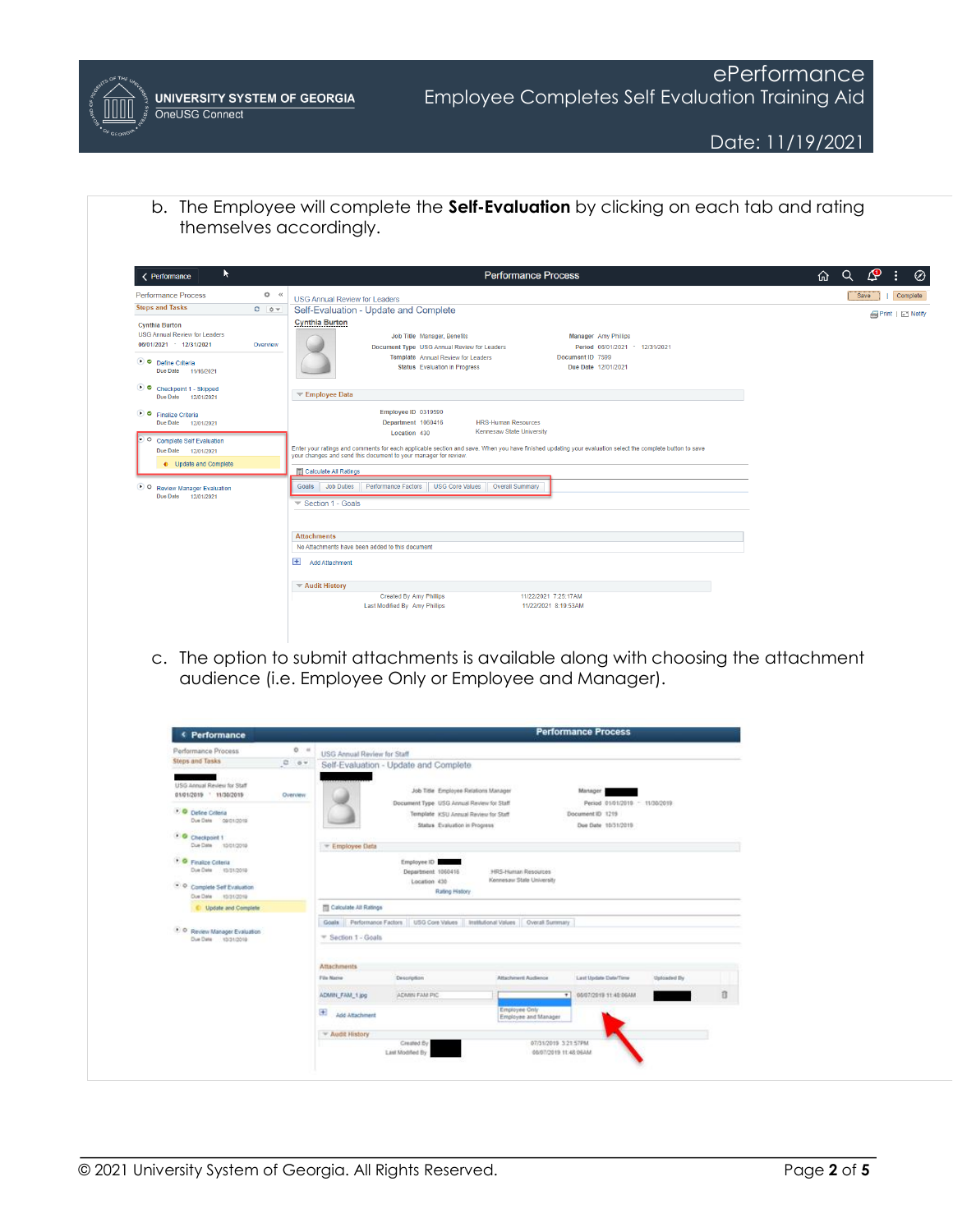**UNIVERSITY SYSTEM OF GEORGIA** OneUSG Connect

Date: 11/19/2021

| File Name               | Description                                            | <b>Attachment Audience</b>            | Last Update Date/Time | <b>Uploaded By</b> |
|-------------------------|--------------------------------------------------------|---------------------------------------|-----------------------|--------------------|
| ADMIN_FAM_1.jpg         | ADMIN FAM PIC                                          | $\mathbf{v}$                          | 08/07/2019 11:48:06AM |                    |
| $\pm$<br>Add Attachment |                                                        | Employee Only<br>Employee and Manager |                       |                    |
| Audit History           |                                                        |                                       |                       |                    |
|                         | Created By                                             | 07/31/2019 3:21:57PM                  |                       |                    |
|                         | Last Modified By<br>and the property of the control of | 08/07/2019 11:48:06AM                 |                       |                    |

d. The **Employee** will rate their performance on **Goals**, **Job Duties**, **Performance Factors**, **USG Core Values/ Institutional Values**.

| < Performance                                                                                                                                                                                                                                                                                                                                                               | R         | <b>Performance Process</b>                                                                                                                                                                                                                                                                                                                                                                                                                                                                                                                                                                                                                                                                                                                                                                                                                                                                                                                                                                                                                                                                                                                                    | Q<br>⋒<br>Ò              |
|-----------------------------------------------------------------------------------------------------------------------------------------------------------------------------------------------------------------------------------------------------------------------------------------------------------------------------------------------------------------------------|-----------|---------------------------------------------------------------------------------------------------------------------------------------------------------------------------------------------------------------------------------------------------------------------------------------------------------------------------------------------------------------------------------------------------------------------------------------------------------------------------------------------------------------------------------------------------------------------------------------------------------------------------------------------------------------------------------------------------------------------------------------------------------------------------------------------------------------------------------------------------------------------------------------------------------------------------------------------------------------------------------------------------------------------------------------------------------------------------------------------------------------------------------------------------------------|--------------------------|
| Performance Process                                                                                                                                                                                                                                                                                                                                                         | 0 <       | <b>USG Annual Review for Leaders</b>                                                                                                                                                                                                                                                                                                                                                                                                                                                                                                                                                                                                                                                                                                                                                                                                                                                                                                                                                                                                                                                                                                                          | Save<br>Complete         |
| <b>Steps and Tasks</b>                                                                                                                                                                                                                                                                                                                                                      | $C = 0 -$ | Self-Evaluation - Update and Complete                                                                                                                                                                                                                                                                                                                                                                                                                                                                                                                                                                                                                                                                                                                                                                                                                                                                                                                                                                                                                                                                                                                         |                          |
| Cynthia Burton<br>USG Annual Review for Leaders<br>06/01/2021 - 12/31/2021<br>O Define Criteria<br>Due Date<br>11/16/2021<br>View<br>C Checkpoint 1 - Skipped<br>Due Date<br>12/01/2021<br>⊙ C Finalize Criteria<br>Due Date 12/01/2021<br>O Complete Self Evaluation<br>Due Date 12/01/2021<br>• Update and Complete<br>O Review Manager Evaluation<br>Due Date 12/01/2021 | Overview  | Description : The extent to which employee is proficient and professional in oral and written communication. This includes listening, understanding,<br>remembering, and following oral or written instructions; asking for clarification when necessary and providing information to others in a clear, complete<br>and concise manner.<br>Employee Rating 5 - Exemplary<br>$\vee$<br>$5.00$ 融<br>ŀД<br><b>Employee Comments</b><br>$\mathbb{S}^n$ $\Rightarrow$ $\Rightarrow$<br><b>B</b> $I$ <b>U</b> $E$ $\equiv$ $A - B - \Box$<br>Font<br>$\cdot$ Size $\cdot$<br>日感<br>11/22/2021 7:25AM<br>Created By Template<br>Customer Service<br>Description : The extent to which the employee provides a customer friendly environment and superior service to our clients, patients, coworkers,<br>supervisors, subordinates, faculty and students. The employee resolves customer needs with confirmed satisfaction, responsiveness, and outcomes.<br>Employee Rating 4 - Superior<br>4.00 四<br>$\checkmark$<br>回<br><b>Employee Comments</b><br>関係の<br>Font<br>$Size -$<br>口感<br>$\cdot$<br>11/22/2021 7:25AM<br>Created By Template<br>$\equiv$ Initiative | <b>■Print</b>   □ Notify |
|                                                                                                                                                                                                                                                                                                                                                                             |           | Description : The extent to which employee is a self-starter, shares new ideas for doing things, and is willing to assume additional duties when<br>necessary. Displays positive attitude and willingness to improve both personally and professionally in a constantly changing environment.                                                                                                                                                                                                                                                                                                                                                                                                                                                                                                                                                                                                                                                                                                                                                                                                                                                                 |                          |
|                                                                                                                                                                                                                                                                                                                                                                             |           | $\checkmark$<br>$0.00$ 肥<br><b>Employee Rating</b>                                                                                                                                                                                                                                                                                                                                                                                                                                                                                                                                                                                                                                                                                                                                                                                                                                                                                                                                                                                                                                                                                                            |                          |
|                                                                                                                                                                                                                                                                                                                                                                             |           | E<br><b>Employee Comments</b>                                                                                                                                                                                                                                                                                                                                                                                                                                                                                                                                                                                                                                                                                                                                                                                                                                                                                                                                                                                                                                                                                                                                 |                          |
|                                                                                                                                                                                                                                                                                                                                                                             |           |                                                                                                                                                                                                                                                                                                                                                                                                                                                                                                                                                                                                                                                                                                                                                                                                                                                                                                                                                                                                                                                                                                                                                               |                          |

e.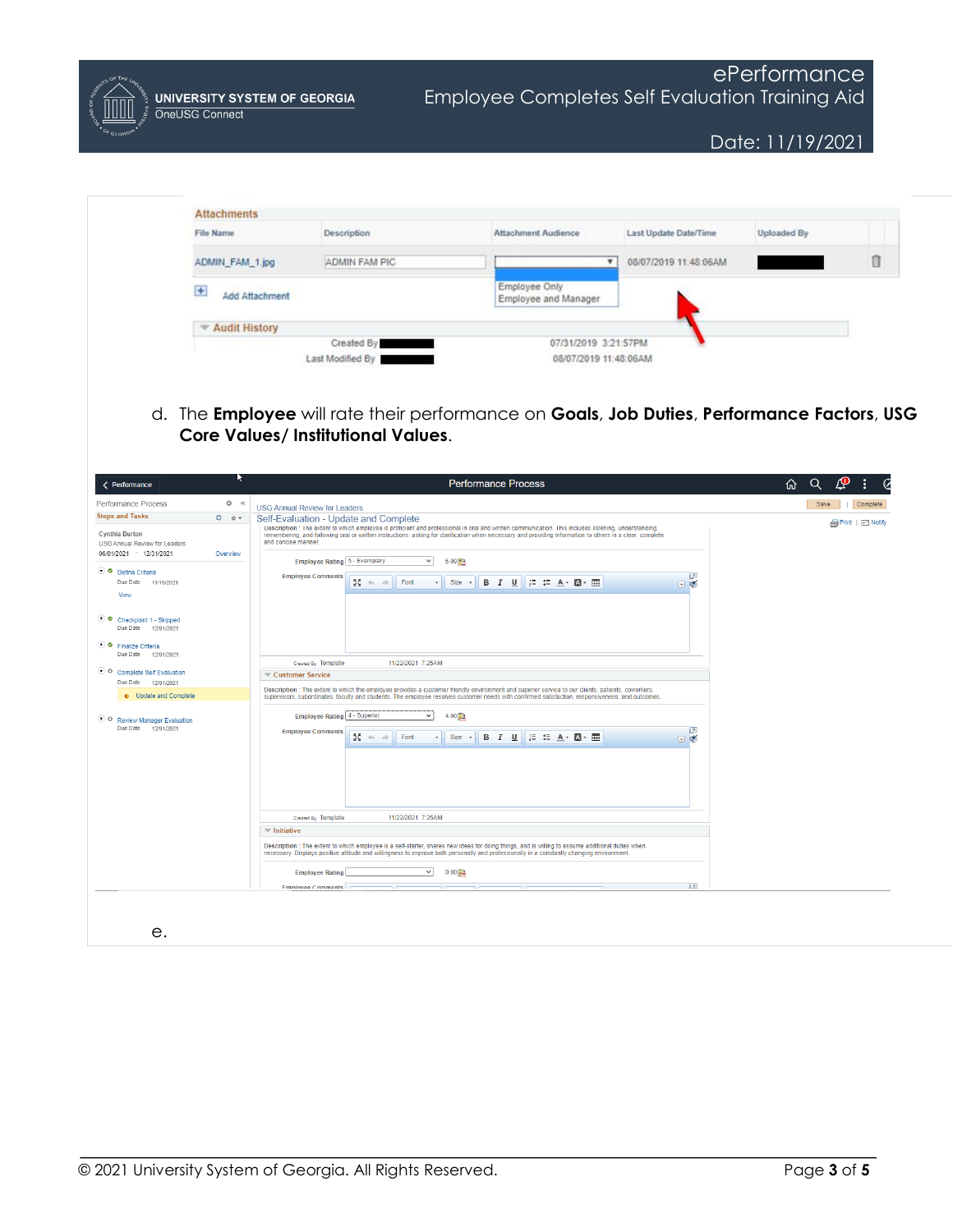

# ePerformance Employee Completes Self Evaluation Training Aid

## Date: 11/19/2021

| < Performance                                                              |           | <b>Performance Process</b>                                                                                                                                                                                                                                                                                                                                                                    | Δ<br>н<br>Q<br>$\cal G$<br>⋒ |
|----------------------------------------------------------------------------|-----------|-----------------------------------------------------------------------------------------------------------------------------------------------------------------------------------------------------------------------------------------------------------------------------------------------------------------------------------------------------------------------------------------------|------------------------------|
| Performance Process                                                        | $Q = 0$   | <b>USG Annual Review for Leaders</b>                                                                                                                                                                                                                                                                                                                                                          | Complete<br>Save             |
| <b>Steps and Tasks</b>                                                     | $C = 0 -$ | Self-Evaluation - Update and Complete                                                                                                                                                                                                                                                                                                                                                         | <b></b> Print   □ Notify     |
| Cynthia Burton<br>USG Annual Review for Leaders<br>06/01/2021 - 12/31/2021 | Overview  | Description : The extent to which employee is proficient and professional in oral and written communication. This includes listening, understanding,<br>remembering, and following oral or written instructions; asking for clarification when necessary and providing information to others in a clear, complete<br>and concise manner.<br>Employee Rating 5 - Exemplary<br>$\vee$<br>5.00 融 |                              |
| O O Define Criteria                                                        |           |                                                                                                                                                                                                                                                                                                                                                                                               |                              |
| Due Date<br>11/16/2021<br>View                                             |           | <b>Employee Comments</b><br>$\sqrt{2}$<br>$\mathbb{N} \twoheadrightarrow \mathbb{R}$<br><b>B</b> <i>I</i> U = = = A · 四 · ⊞<br>Font<br>$Size -$<br>国家                                                                                                                                                                                                                                         |                              |
| C Checkpoint 1 - Skipped<br>Due Date 12/01/2021<br>⊙ C Finalize Criteria   |           |                                                                                                                                                                                                                                                                                                                                                                                               |                              |
| Due Date 12/01/2021                                                        |           |                                                                                                                                                                                                                                                                                                                                                                                               |                              |
| C O Complete Self Evaluation                                               |           | 11/22/2021 7:25AM<br>Created By Template<br>Customer Service                                                                                                                                                                                                                                                                                                                                  |                              |
| Due Date 12/01/2021                                                        |           |                                                                                                                                                                                                                                                                                                                                                                                               |                              |
| • Update and Complete                                                      |           | Description : The extent to which the employee provides a customer friendly environment and superior service to our clients, patients, coworkers,<br>supervisors, subordinates, faculty and students. The employee resolves customer needs with confirmed satisfaction, responsiveness, and outcomes.                                                                                         |                              |
| © O Review Manager Evaluation<br>Due Date 12/01/2021                       |           | Employee Rating 4 - Superior<br>4.00 四<br>$\checkmark$<br>$\sqrt{2}$<br><b>Employee Comments</b><br>認める<br>Font<br>$Size +$<br>国家                                                                                                                                                                                                                                                             |                              |
|                                                                            |           | 11/22/2021 7:25AM<br>Created By Template                                                                                                                                                                                                                                                                                                                                                      |                              |
|                                                                            |           | $=$ Initiative                                                                                                                                                                                                                                                                                                                                                                                |                              |
|                                                                            |           | Description : The extent to which employee is a self-starter, shares new ideas for doing things, and is willing to assume additional duties when<br>necessary. Displays positive attitude and willingness to improve both personally and professionally in a constantly changing environment.                                                                                                 |                              |
|                                                                            |           | <b>Employee Rating</b><br>$\vee$<br>$0.00$ 星<br>$\sqrt{2}$                                                                                                                                                                                                                                                                                                                                    |                              |

|                                |  |  | Employee Rating 4 - Superior |  |  |                                                                                    |  |
|--------------------------------|--|--|------------------------------|--|--|------------------------------------------------------------------------------------|--|
|                                |  |  |                              |  |  |                                                                                    |  |
|                                |  |  |                              |  |  |                                                                                    |  |
|                                |  |  |                              |  |  |                                                                                    |  |
| complete for final submission. |  |  |                              |  |  | The Employee can save the Self Evaluation for a later completion date or choose to |  |
|                                |  |  |                              |  |  |                                                                                    |  |
| g.                             |  |  |                              |  |  |                                                                                    |  |